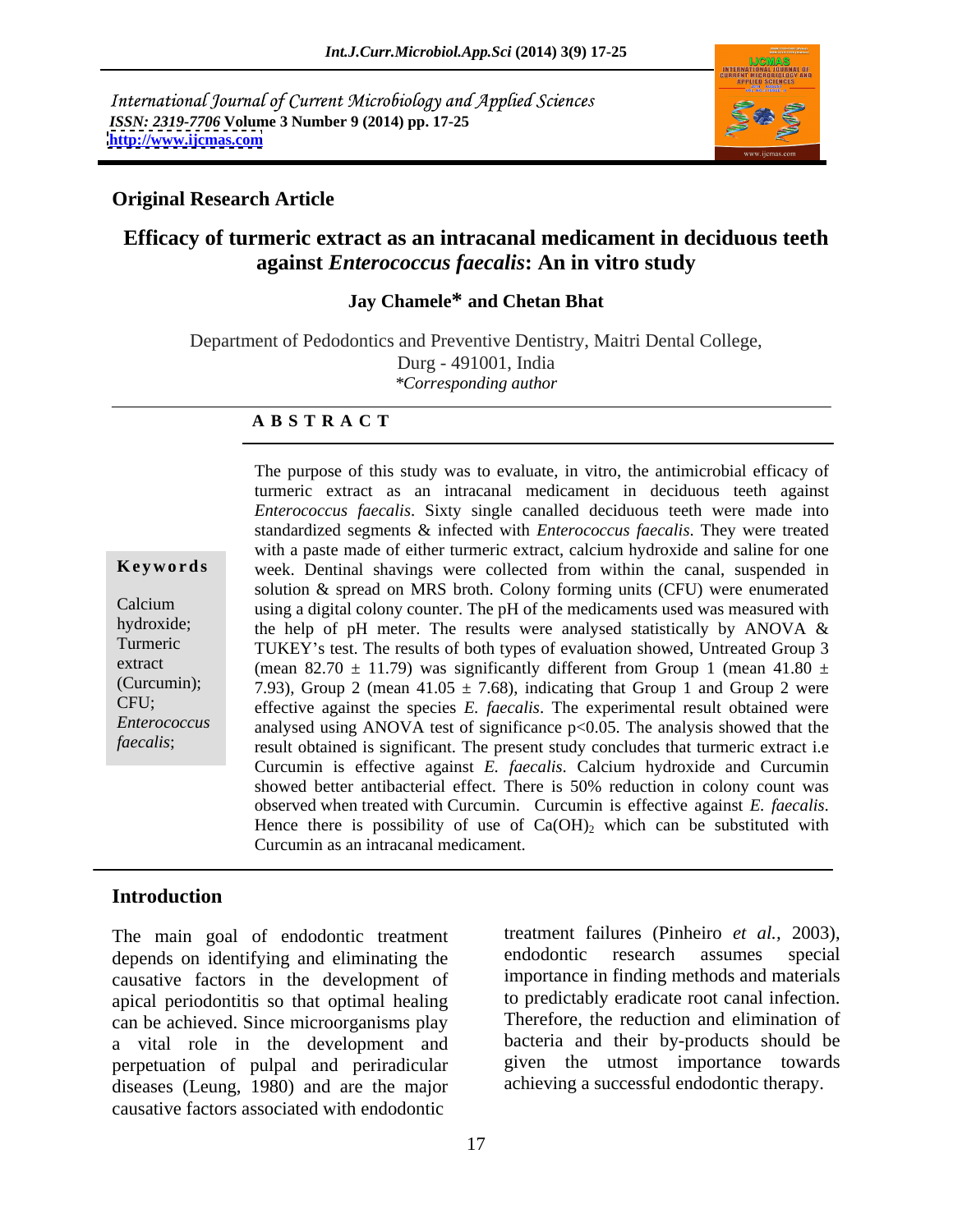Studies have revealed that the prevalence of College and Hospital in collaboration with *E. faecalis* in previously root-filled teeth is the Dept. of Microbial Biotechnology, Rajiv up to 33%, holding it responsible for a Gandhi Institute of IT & Biotechnology, majority of endodontic failures. B.V.D.U., Pune. The organism selected in

Re-treatment requires the use of suitable intra-canal medicaments that will eliminate prevalent bacteria in the failed root canal these bacteria, prevent their inter appointment proliferation, act as a barrier against their ingress and cut off their nutrient supply. Though calcium hydroxide has been the most effective intracanal medicament against a variety of which were extracted for therapeutic microorganisms of the root canal flora, it has clearly been demonstrated to be ineffective against *E. faecalis* (Orstavik and Haapasalo, 1990; Leung, 1980; Donatus *et al.,* 1875)*.*

Curcumin is the principle curcuminoid of the popular Indian spice turmeric, which is a member of the ginger family a straight hand piece. (Zingiberaceae). Turmeric is used extensively in foods for its flavour and color, particularly as an anti-inflammatory and for the treatment of flatulence, jaundice, menstrual difficulties, hematuria, of canal. hemorrhage, and colic (Kawamori *et al.,* 1999). Turmeric can also be applied topically in poultices to relieve pain and inflammation (Siqueira and Lopes, 1999). It possess good antioxidant (Bystrom and placing it in a 17%. EDTA followed Sundquist, 1983), hepatoprotective by 5.25% NaOCl for 5 minutes. (Subasree *et al.,* 2014), antimicrobial (Distel *et al.,* 2002) and anti cancer activity (Kontakiotis and Nakou, 1995; PDR for herbal medicines, 2000).

The purpose of this study was to evaluate, *in*<br>
Samples were sterilized by *vitro* the efficacy of turmeric extract as an intracanal medicament in deciduous teeth minutes. against *Enterococcus faecalis*.

# **Materials and Methods**

Pedodontics, Bharati Vidyapeeth Dental

the present investigation were *E. faecalis* (NCIM 5025), as it has been the most system.

#### **Preparation of samples**

- Sixty single canalled deciduous teeth reasons were stored in saline till use for the study after disinfecting with 5.25% NaOCl to remove surface soft tissue & organic debris.
- The teeth were sectioned  $\bullet$ horizontally into coronal, middle and apical section using a carbide disc in a straight hand piece.
- The 5mm middle segment was taken and the root canal of each specimen was enlarged with No.10 round bur to standardize the internal diameter of canal.

#### **Smear layer removal from the samples**

The smear layer was removed by placing it in a 17%. EDTA followed by 5.25% NaOCl for 5 minutes. Each segment was then placed in a sterile tray.

#### **Sterilization of samples**

Samples were sterilized by autoclaving at  $121^{\circ}$ C, 15 psi for 30  ${}^{0}C$ , 15 psi for 30 minutes.

#### **Microorganism**

The study was conducted in Department of<br>
The study was conducted in Department of<br>  $5025$  from National Collection of Standard strain of *E. faecalis* (NCIM 5025) from National Collection of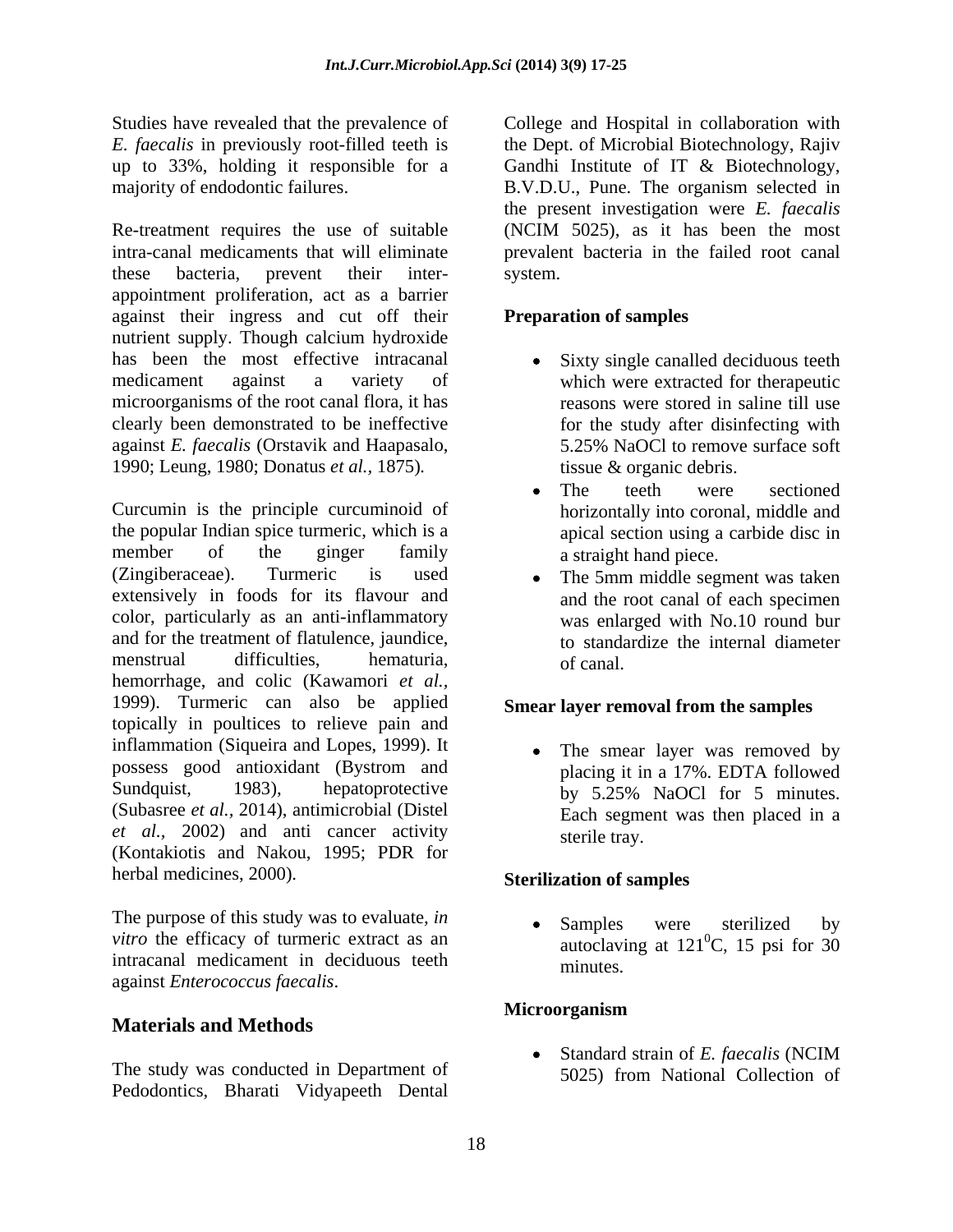Industrial Microorganisms, Pune was

MRS broth. The broth was then<br>incubated at  $37^0C$  for 48 hours to incubated at  $37^0C$  for 48 hours to  $\bullet$  The medicaments were placed in the

- 
- After 5 days the segments were
- 
- Group 1: A paste made from Turmeric suspension from each tube was extract (curcumin with propylene
- Group 2: A paste comprising of calcium<br>
C.F.U was enumerated using a
- Group 3: Control group in which no
	- sterile glass slab. The glass slab was groups. sterilized by passing over a Bunsen flame 3 times and the cement spatula<br>Results and Discussion by passing in a Bunsen flame for 1
	- The powder was dispensed with the cement spatula and the liquid
- used in this study. a creamy consistency. The creamy **Preparation of the inoculums example 1** and applied in to canal The powder and liquid was mixed to medicament was then taken in a space and the entire space was filled.
	- Single colony of *E. faecalis* from  $\bullet$  The pH of the medicaments MRS agar plate was inoculated into the immediately on mixing was The pH of the medicaments immediately on mixing was measured with help of a pH strips.
- obtain bacterial suspension. canal space of each segment and **Inoculation of the segments** agar and kept for incubation at 37<sup>0</sup>C these were placed back in nutrient  $\rm{^{0}C}$ and 100% humidity for 1 week.
	- The segments were placed in MRS At the end of one week, the segments broth containing the culture of *E*. were removed from the Petri dishes *faecalis* and incubated for 5 days at and the paste was removed using 2ml  $37<sup>0</sup>C$  to infect the dentinal tubules.  $\qquad \qquad$  of sterile water irrigation and dried were removed from the Petri dishes with gauze and paper points.
	- removed from the broth with a sterile For testing the bacterial survival, forceps and rinsed with sterile water dentinal shavings within the canal and blotted dry with sterile gauze. were collected using round burs of The 60 specimens were randomly increasing diameter. They were divided into 3 groups of 20 collected in 2ml of Eppendroff tube.
	- specimens each and kept upright in  $\bullet$  These were suspended in 1ml petridishes which contained nutrient solution of MRS broth. The MRS agar by pressing the segment into the suspensions were further diluted media as follows. using double dilution method.
	- In order to determine CFU, 0.1ml of  $\bullet$ suspension from each tube was spread on MRS plates. The plates glycol) were incubated at  $37^\circ$ c for 48 hrs.  $\frac{0}{2}$  for  $\overline{18}$  hrs c for 48 hrs. C.F.U was enumerated using a hydroxide & saline. digital colony counter.

medicament is placed. The obtained results were compared using The medicaments were mixed on a statistical difference among and between ANOVA and TUKEYS test to detect the groups.

# **Results and Discussion**

minute.<br>The total number of CFU count of *E*. medicament with a sterile syringe<br>significantly different from Group 1 and needle. (mean  $41.80 \pm 7.93$ ) (Fig.1), Group 2 (mean *faecalis* is shown in Table 1. Untreated Group 3 (mean  $82.70 \pm 11.79$ ) (Fig.3) was significantly different from Group 1 (mean  $41.80 \pm 7.93$ ) (Fig.1), Group 2 (mean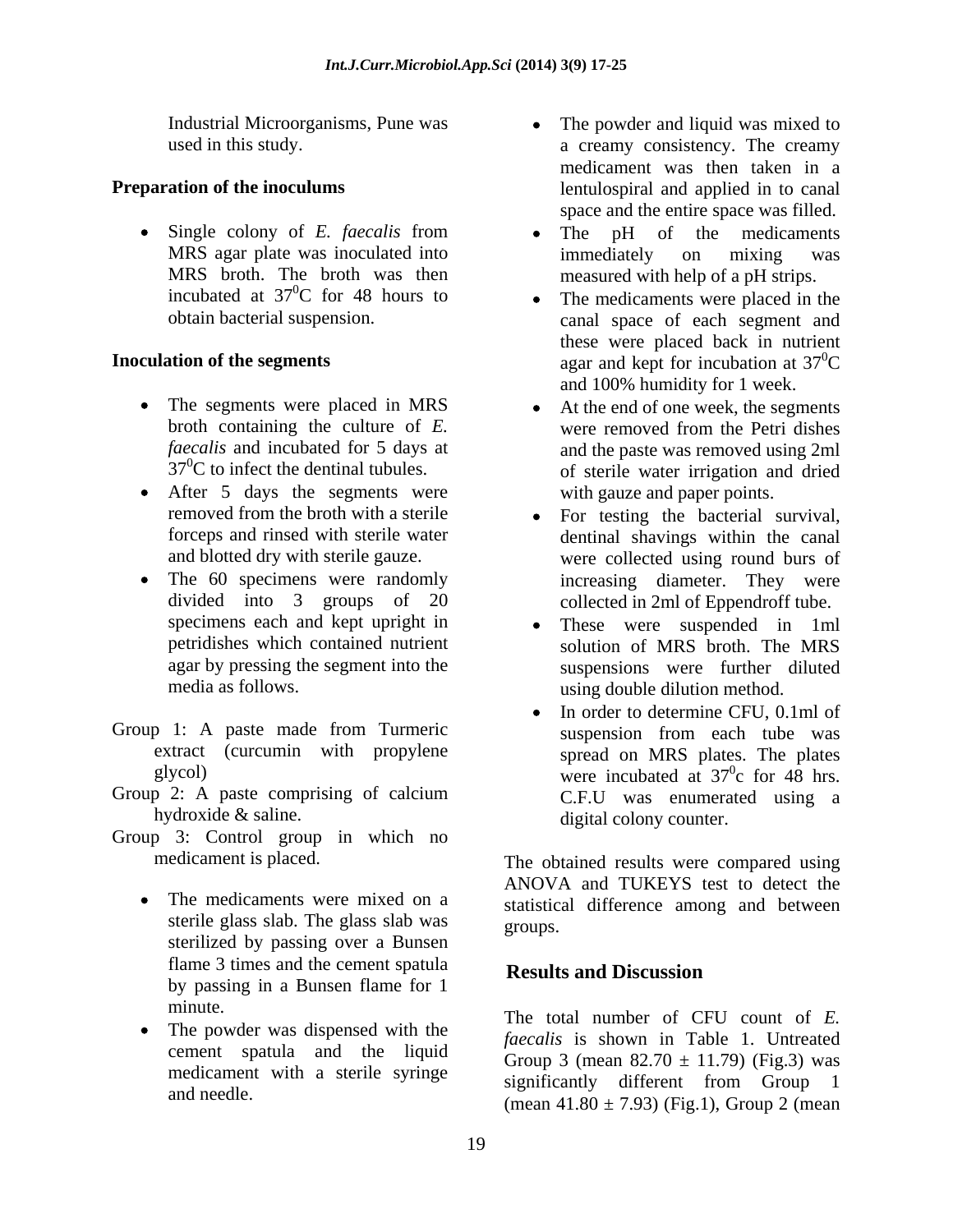$41.05 \pm 7.68$ ) (Fig.2), indicating that Group cells by damaging the cytoplasmic 1 and Group 2 were effective against the membrane, protein denaturation and species *E. faecalis* ( Graph 1). damaging the DNA (Donatus *et al.,* 1990).

The experimental result obtained were analysed using ANOVA test of significance Table 2. The pH of medicaments is shown in apically.

*E. faecalis*, which is an opportunistic, facultative anaerobe, was chosen as the test pathogen associated with persistent apical

calcium hydroxide therapy (Bystrom and

Calcium hydroxide, discovered by Hermann in 1920, has been advocated and used as an

and lethal hydroxyl ions which kill bacterial

cells by damaging the cytoplasmic membrane, protein denaturation and

• Its ability to absorb carbon dioxide, which deprives capnophillic bacteria, which mainly rely on it for their nutrition from thriving (Donatus *et al.,* 1990).

p<0.05. The analysis showed that the result  $\bullet$  Its physical presence, which prevents the obtained is significant. This is shown in ingress of bacteria either coronally or apically.

Table 3.  $\bullet$  It enhances the tissue dissolution action of sodium hypochlorite (Mortellini *et al.,* 2000).

organism because it is well recognised as a  $\qquad$  In the present study Ca(OH)<sub>2</sub> + saline was periodontitis in endodontically treated teeth from the root canals. This is in agreement and is highly prevalent in failed root filled with previous studies (Lenet *et al.,* 2000; teeth (Kiso *et al.*, 1983; Siqueira and Rocas, Haukvik *et al.*, 2009; http://www.freepatents<br>2005; Schafer and Bossmann, 1999). online.com /EP1792581A1.html) done but It is non-fastidious and easy to culture *et al.,*, 1998; Siqueira, 2001; Apisariyakul *et*  (Haapasalo and Orstavik, 1987). *al.,* 1995). This can be attributed to presence It has been used successfully in previous of inherent proton pump in *E. faecalis* and studies (Haukvik *et al.*, 2005). also to the buffering nature of root dentin It has been previously shown to infect which prevents attaining a high alkalinity dentinal tubules rapidly and persist within it enecessary to kill *E. faecalis*. The proton as a mono infection for up to 10 days pump provides a means of maintaining pH without any nutrition (Orstavik and homeostasis. This is accomplished by Haapasalo, 1990). pumping protons into the cell, which lowers It has been clearly shown to be resistant to the internal pH. It has been reported that by Sundquist, 1983). Studies have shown that of *E. faecalis* to medicaments at high pH *E.faecalis* will get killed only at a pH greater increases. Evans *et al.,* blocked the proton than 10-11 due to an inbuilt proton pump pump and showed a 20 fold to 70 fold which enables it to survive in such alkaline reduction in survival at high pH. The proton environments. pump of *E. faecalis* appears to function until ineffective in eliminating 100% *E. faecalis* Haukvik *et al.,* 2009;<http://www.freepatents> online.com /EP1792581A1.html) done but contradicts the finding of others (Sundqvist inhibiting the proton pump the susceptibility it is overwhelmed at pH values of 11.5 and greater (Mchugh, 2004).

intra-canal medicament since ages. Its Bystrom and Sundquist, (1983) reported that antimicrobial properties have been attributed a pH decrease from 12.5 to 11.5 of calcium to its: hydroxide resulted in a high recovery of *E.* High pH (11–12.5) *faecalis* in test tube conditions even after 24 Its dissociation into the highly interactive hour, as saturated calcium hydroxide killed this microorganism in a few minutes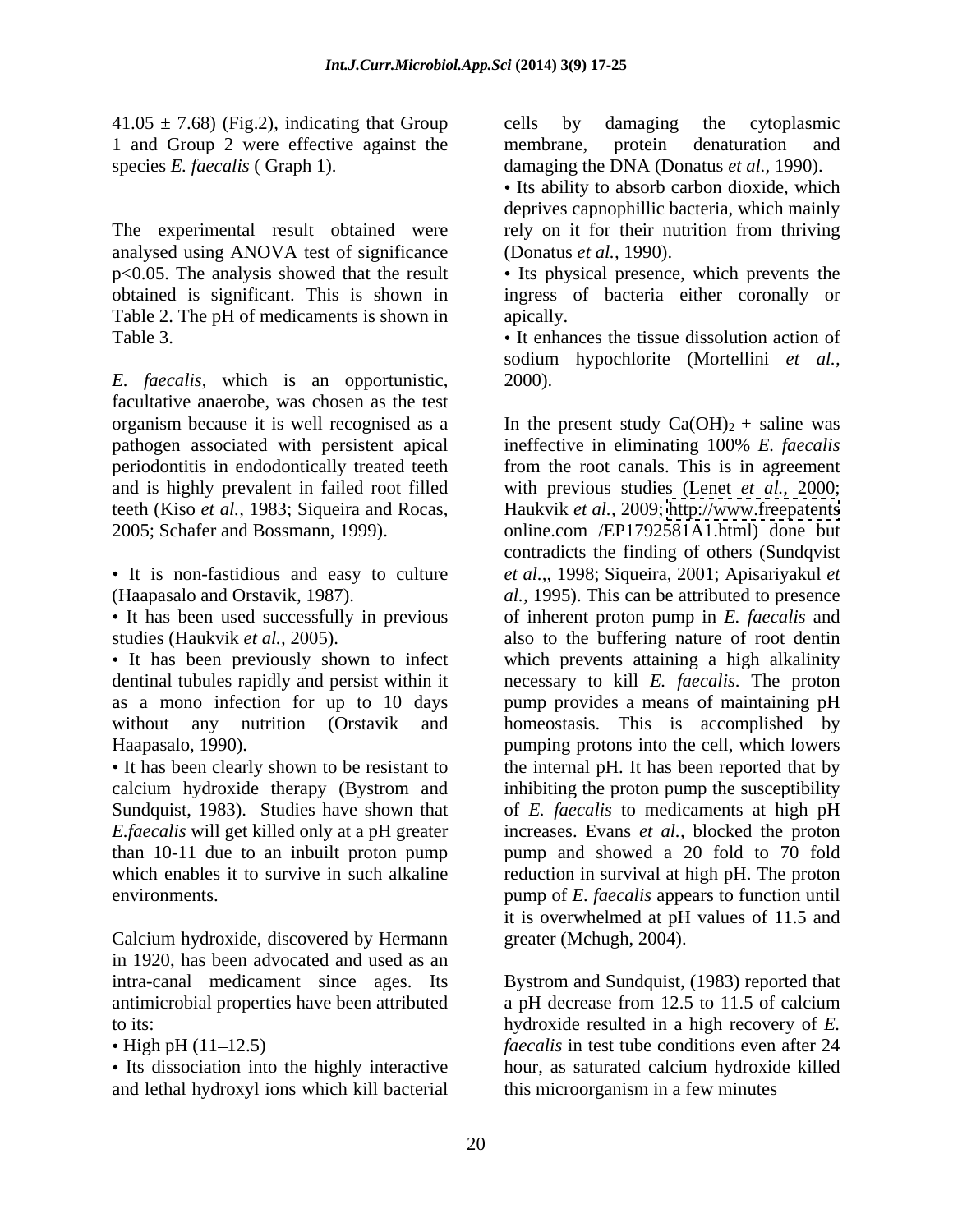Curcumin is the principle curcuminoid of the popular Indian spice turmeric, which is a member of the ginger family It has been found that tinted pit and fissure (Zingiberaceae). Turmeric is used sealant is useful for applying to tooth extensively in foods for its flavour and surfaces for the prevention or reduction of color, as well as having a long tradition of dental caries. This sealant can be produced use in the Chinese and Ayurvedic systems of from a composition comprising a medicine, particularly as an anti-polymerizable resin system containing inflammatory (Chandra and Gupta, 1972) acrylic monomer and at least one colorant and for the treatment of flatulence, jaundice, selected from the group consisting of menstrual difficulties, hematuria, Annatto extract, turmeric extract, and  $\beta$ hemorrhage, and colic (Kawamori *et al.,* 1999).Turmeric can also be applied topically in poultices to relieve pain and inflammation **Dental-plaque detection system** (Siqueira and Lopes, 1999). The active constituents of turmeric are the flavonoid Caries or periodontal diseases are thought to curcumin (diferuloylmethane) and various be infectious diseases caused by bacteria volatile oils, including tumerone, atlantone, present in dental plaques and it is known and zingiberone. Other constituents include that the removal of dental plaques is highly sugars, proteins, and resins (Mchugh *et al.,* important for the health of oral cavities. 2004). It possess good antioxidant (Haukvik However, a dental plaque is not easy to *et al.,* 2009), hepatoprotective (Subasree *et*  identify by the naked eye and it is difficult *al.,* 2014), antimicrobial (Distel, 2002) and

Turmeric can be used in following ways offer relief from dental problems (Bystrom

- 
- 
- Applying the powder of burnt turmeric used for other purposes (Lynne *et al.,* 2003). pieces and bishop's weed seed on teeth and
- mustard oil provides relief from gingivitis investigated in aqueous preparations and periodontitis. Rub the teeth and gums with this paste twice daily.

### **Pit and fissure sealant**

from a composition comprising a Apo-8-Carotenal (Prasanna *et al.,* 2011).

### **Dental-plaque detection system**

anticancer activity (Kontakiotis and Nakou, precisely. Accordingly, dental plaque is 1995; PDR for herbal medicines, 2000). <br>1995; PDR for herbal medicines, 2000). <br>1995; PDR for herbal medicines, 2000). **Dental Application of Turmeric** reveal their locations in order to uncover the and Sundqvist, 1981) disclosing agent, which contains yellow Rinsing the mouth with turmeric water turmeric extracts, and curcumin; and a light- (boil 5 g of turmeric powder, two cloves, emitting apparatus, which outputs light and two dried leaves of guava in 200 g having a wavelength within a range of 250 water) gives instant relief.  $\frac{1}{2}$  to 500 nm to an object in the oral cavity Massaging the aching teeth with roasted, where the dental-plaque staining agent is ground turmeric eliminates pain and attached. A yellow pigment of beni-koji and swelling. turmeric are known as staining agents also to confirm its attachment site and extent precisely. Accordingly, dental plaque is generally stained with dental-plaque disclosing agents, which contain dyes, to attached dental plaques. The dental plaque detection system includes a dental-plaque pigment derived from either of beni-koji,

cleaning them makes the gums and teeth Haukyik *et al* studied the phototoxic effects strong. of curcumin against gram positive bacteria Applying a paste made from 1 tsp of like *E. faecalis*, *streptococcus intermedius*  turmeric with ½ tsp of salt and ½ tsp of and gram negative bacteria E. *coli* were investigated in aqueous preparations (Sukawat and Srisuwan, 2002).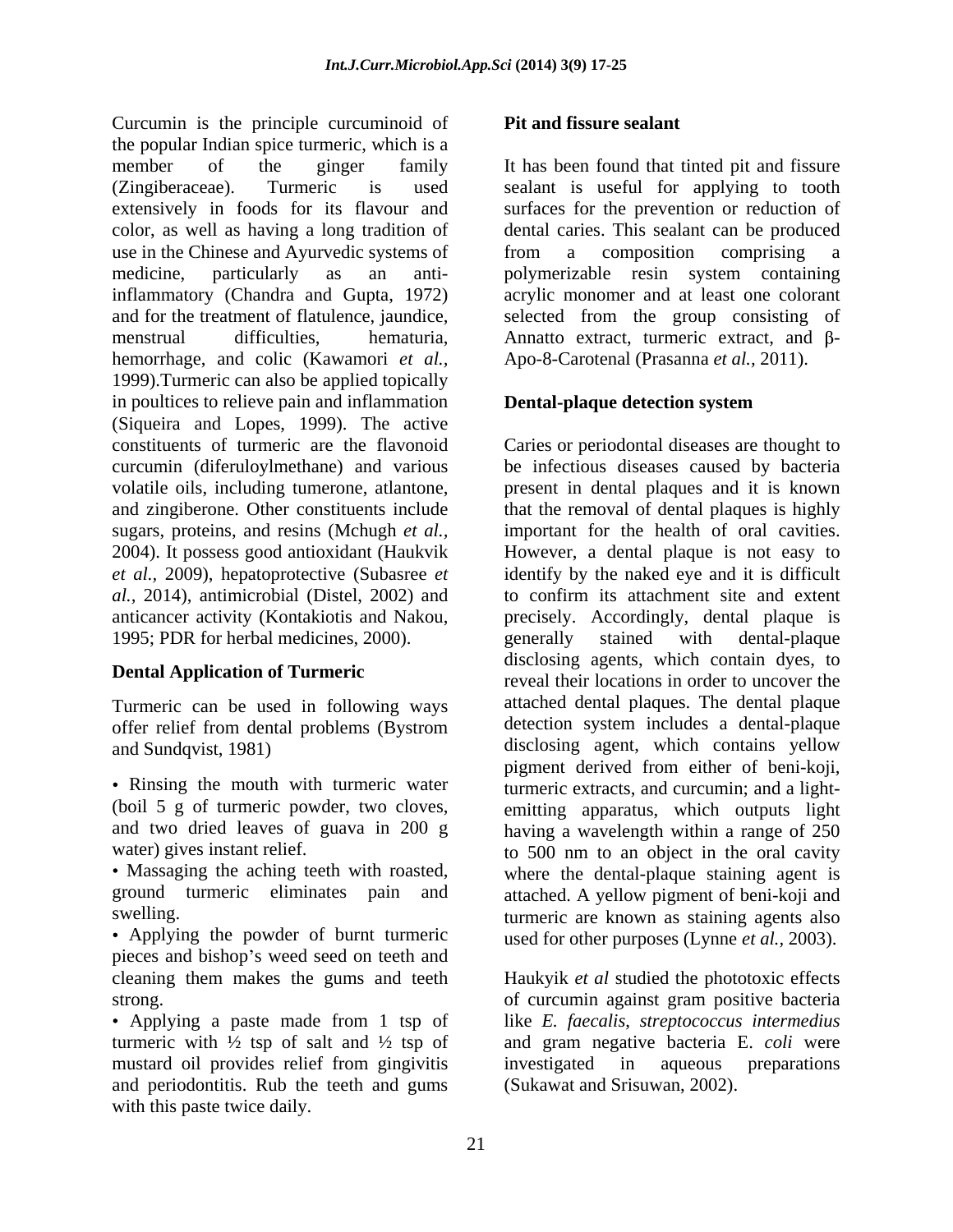Prasanna *et al.,* (2011) conducted an *in vitro* and difficult to eradicate with antimicrobials study to evaluate the antimicrobial efficacy owing to the fact that the microorganisms to of curcumin against *E. faecalis* considering be targeted are organized in structures sodium hypochlorite (3%) as reference for attached to each other and/or the root canal comparison. The result of his study revealed walls often involving a multitude of species that curcumin had significant antibacterial known as microbial biofilms. The testing of activity against *E. faecalis* he concluded that the antibacterial activity of curcumin was biofilms is yet to be standardized and no *in*  similar to sodium hypochlorite and thus *vitro* method accurately reflects the herbal medicine can be used in endodontics conditions under which microorganisms for root canal failure (Vahdaty *et al.,* 1993). grow in vivo. So, caution should be

The present study compared the antibacterial activity of the predominant active the entries securities. component of turmeric i.e., curcumin, against *E. faecalis*, the most resistant bacteria in root canal treatment. This appears to be the first report on the negative bacteria (Sukawat and Srisuwan, endodontic applications of curcumin in a 2002). This opens up avenues for further deciduous teeth. This material has shown antibacterial, antifungal and antiviral photodynamic therms of root canal systems activity in previous studies (Mchugh *et al.,*

killing of bacteria. The ability of  $Ca(OH)<sub>2</sub>$  to eliminate *E. faecalis* is in accordance with other reports (Haapasalo and Orstavik, 1987; speculate that Turmeric (curcumin) is able to eliminate the matrix and the bacteria which warrant further investigation. Microbial communities *in vivo* are quite resistance to

antimicrobial agents against bacterial *vitro* method accurately reflects the exercised while extrapolating these results to the clinical scenario.

A recent report suggested that Curcumin in aqueous preparation exhibits phototoxic effect against gram positive and gram negative bacteria (Sukawat and Srisuwan, 2002). This opens up avenues for further research on the use of turmeric in photodynamic therapy of root canal systems.

2004; Schafer and Bossmann, 1999).<br>The widespread use of calcium hydroxide is,<br>The results of this study showed that to a large degree, based on its long lasting  $Ca(OH)_2$  and Curcumin achieved 50% alkalinity and blocking of nutrient diffusion Bystrom and Sundquist, 1983). We treatment of certain types of persistent The widespread use of calcium hydroxide is, to a large degree, based on its long lasting alkalinity and blocking of nutrient diffusion to residual bacteria. The antibacterial effect of curcumin i.e. turmeric and calcium hydroxide may move to be of benefit in the treatment of certain types of persistent infections in primary and particularly in retreatment cases where *E. faecalis* is the most common isolate.



**Graph.1** Comparison of Mean CFU /mg among three different groups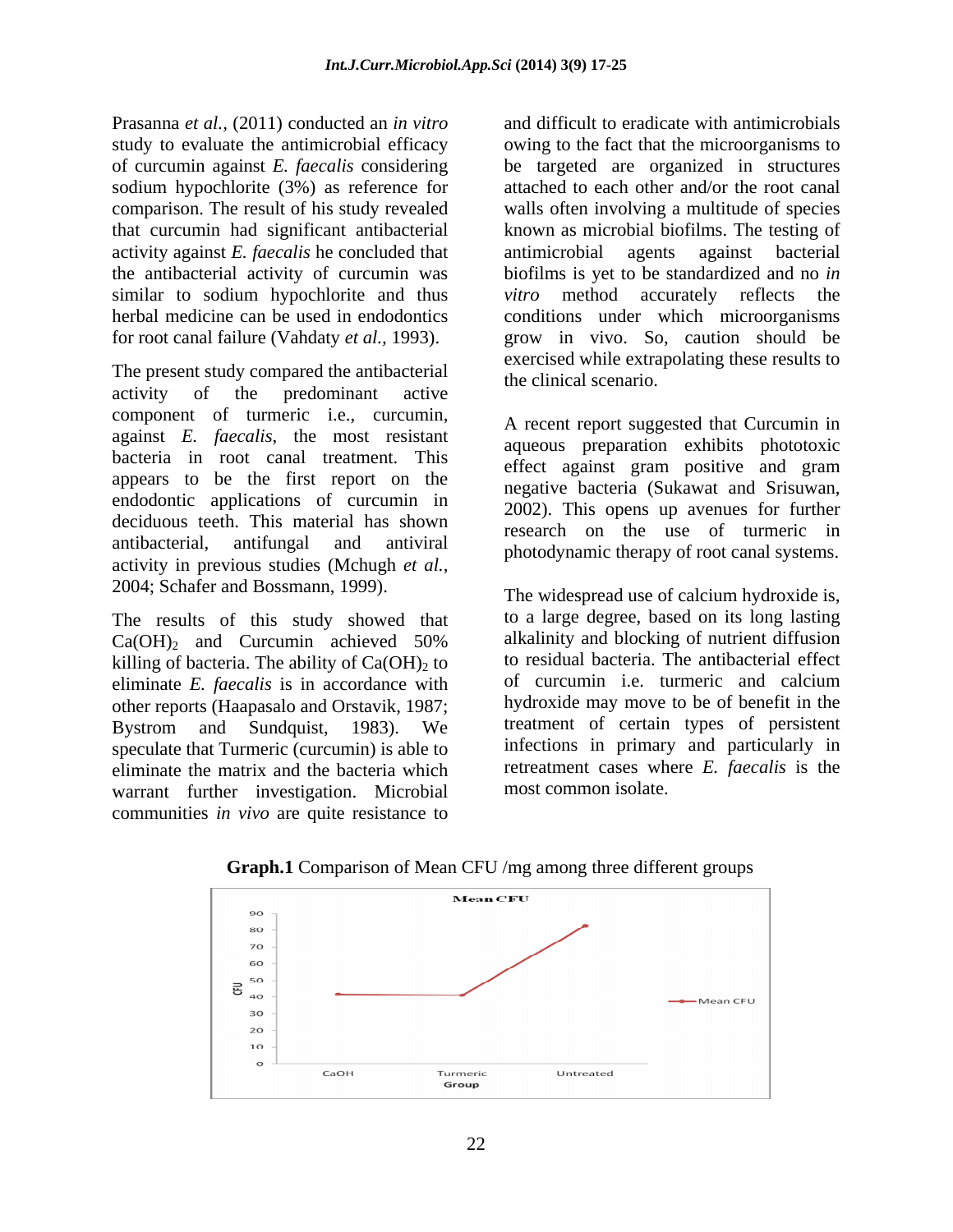| <b>GROUP 1</b>             |                   | <b>GROUP 2</b> |                  | GROUP 3      |                    |
|----------------------------|-------------------|----------------|------------------|--------------|--------------------|
| TOOTH<br>NO                | CFU COUNT   TOOTH | NO             | CFU COUNT        |              | TOOTH NO CFU COUNT |
|                            | 37                |                | 39               |              | 78                 |
| $\gamma$<br>$\overline{a}$ | 38                | 2              | 36               |              | 80                 |
|                            | 34                | $\mathcal{R}$  | 32               |              | 69                 |
|                            | 40                | $\Delta$       | 41               |              | 82                 |
|                            | 39                | 5 <sup>5</sup> | $\frac{37}{3}$   |              | 72                 |
| 6                          | 45                | 6              | $\sqrt{47}$      | -6           | 91                 |
|                            | 56                | $\mathcal{L}$  | 55               |              | 103                |
| 8                          | 40                | 8              | 38               | - 8          | 88                 |
| $\mathbf Q$                | 67                | $\overline{9}$ | 62               | $\Omega$     | 112                |
| 10                         | 45                | 10             | $\vert$ 50       | 10           | 99                 |
| 11                         | 41                | 11             | $\frac{39}{ }$   | 11           | 80                 |
| 12                         | 40                | 12             | 38               | 12           | 78                 |
| 13                         | 40                | 13             | $\sqrt{37}$      | 13           | 72                 |
| 14                         | 33                | 14             | 33               | 14           | 65                 |
| 15                         | 42                | 15             | 44               | 15           | 86                 |
| 16                         | 44                | 16             | 41               | 16           | 82                 |
| 17                         | 47                | 17             | $\vert 46 \vert$ | $\boxed{17}$ | 90                 |
| 18                         | 36                | 18             | 37               | 18           | 75                 |
| 19                         | 38                | 19             | 36               | 19           | 78                 |
| 20                         | 34                | 20             | 33               | 20           | 74                 |

**Table.1** Showing the total number of CFU counts of *E. faecalis*

| <b>GROUP 1</b>     |  |
|--------------------|--|
| GROUP <sub>2</sub> |  |

GROUP 1  $\longrightarrow$  A paste made from Ca(OH)2 + Saline

 $GROUP 2 \longrightarrow$  Curcumin + Propylene glycol

GROUP 3 Control (untreated)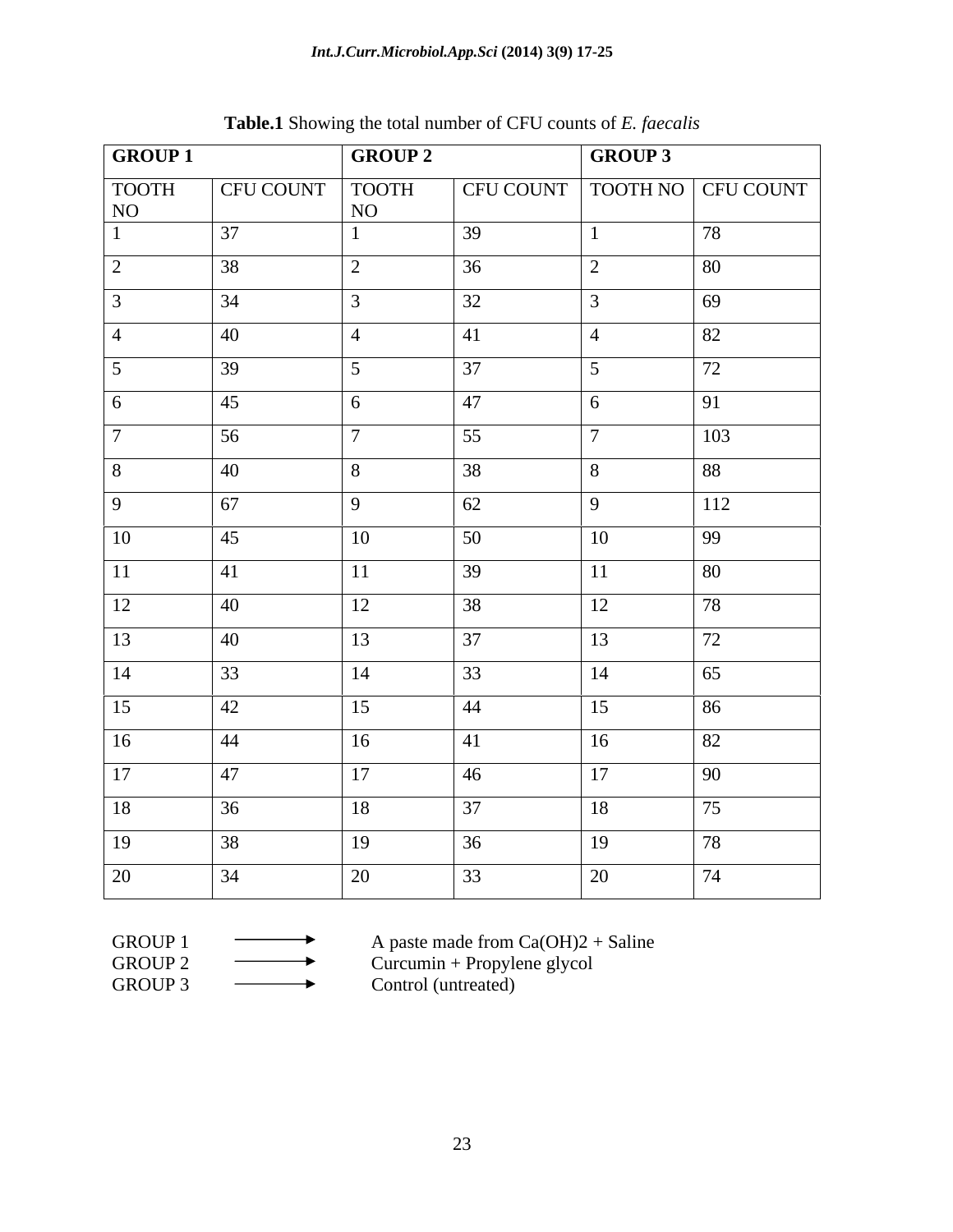|                   | Number                      | $ $ CFU<br>$(Mean \pm SD)$ | p-value<br>$\mathbf{L}$ |
|-------------------|-----------------------------|----------------------------|-------------------------|
|                   | of cases                    |                            |                         |
| CaOH <sub>2</sub> | $\mathbf{A}$<br>$\angle U$  | $41.80 \pm 7.93$           |                         |
| Turmeric          | $\sim$ $\sim$<br>$\angle U$ | $41.05 \pm 7.68$           | < 0.001                 |
| Untreated         | $\angle U$                  | $82.70 \pm 11.79$          |                         |

Table.2 Comparison of CaOH<sub>2</sub>, Turmeric and untreated with respect to CFU

#### **Table.3** Showing the pH of medicaments

| <b>MEDICAMENTS</b>                  |                                            |
|-------------------------------------|--------------------------------------------|
| $\vert$ Calcium hydroxide + saline  | $\overline{ }$<br>$\overline{\phantom{0}}$ |
| $\vert$ Curcumin + propylene glycol |                                            |

- Apisariyakul, A., Vanittanakom, N., Buddhasukh, D. (1995). Antifungal activity of turmeric oil extracted
- therapy. *Oral Surg.,* 55: 307.
- Bacteriological evaluation of the efficacy of mechanical root canal therapy. *Scand. J. Dent. Res*., 89:
- activity of volatile oil of *Curcuma longa* (Haldi). *Indian J. Med. Res.,*
- Distel, J., Hatton, J., Gillespie, M. (2002). Biofilm formation in medicated root Med., 49: 185–187.
- Donatus, I.A., Sardjoko, Vermeulen, N.P. activities of curcumin. Effects on paracetamol-induced cytotoxicity, 28(6):285–289.

**References** 1875.

- Haapasalo, M., Orstavik, D. (1987). *In vitro* infection and disinfection of dentinal tubules. *J Dent Res.,* 66(8): 1375 1379.
- from *Curcuma longa*  (Zingiberaceae). *J. Ethnopharmacol.,* 49: 163 169. killing of bacteria by curcumin in Bystrom, A., Sundquist, G. 1983. different aqueous preparations. Bacteriologic evaluation of the effect Studies on curcumin and of 0.5% NaOCl in endodontics curcuminoids XXXVII. *Pharmazie*, **Fraces Biochem.** Pharmacol., 39: 1869–<br>
Fraces Biochem. Pharmacol., 39: 1869–<br>
Harpasale, M... Orstavik, D. (1995). Antifungal dentinal tobolis J. Dent Res., 66(8):<br>
Iron Curcuma ionga Harschill dentinal tobolis J. Dent R Haukvik, T., Bruzell, E., Kristensen, S., Tonnesen, H.H., (2009). Photo different aqueous preparations. Studies on curcumin and curcuminoids XXXVII. *Pharmazie,*  $64(10)$ : 666–673.
- Bystrom, A., Sundqvist, G. (1981). http://www.freepatents online.com <http://www.freepatents> online.com /EP1792581A1.html.
- instrumentation in endodontic al. (1999) Chemopreventative effect 321 328. anti-inflammatory agent, during the Chandra, D., Gupta, S. (1972). Antiinflammatory and anti-arthritic colon cancer. *Cancer Res.,* 59: 597 Kawamori, T., Lubet, R., Steele, V.E., et of curcumin, a naturally occurring promotion/progression stages of 601.
	- 60: 138 142. (1983). Antihepatotoxic principles of Kiso, Y., Suzuki, Y., Watanabe, N., et al. *Curcuma longa* rhizomes. *Planta Med.,* 49: 185–187.
	- canals. *J. Endod.,* 28: 689 693. Kontakiotis, E., Nakou, M., (1995). In (1990). Cytotoxic and cytoprotective vitro study of the indirect action of calcium hydroxide on the anaerobic flora of the root canal. *Int. Endod. J.,*  $28(6)$ :  $285-289$ .
	- lipid peroxidation and glutathione Lenet, B.J., Komorowski. R., Wu, X.Y., depletion in rat hepatocytes. Huang, J., Lawrence, H.P.,